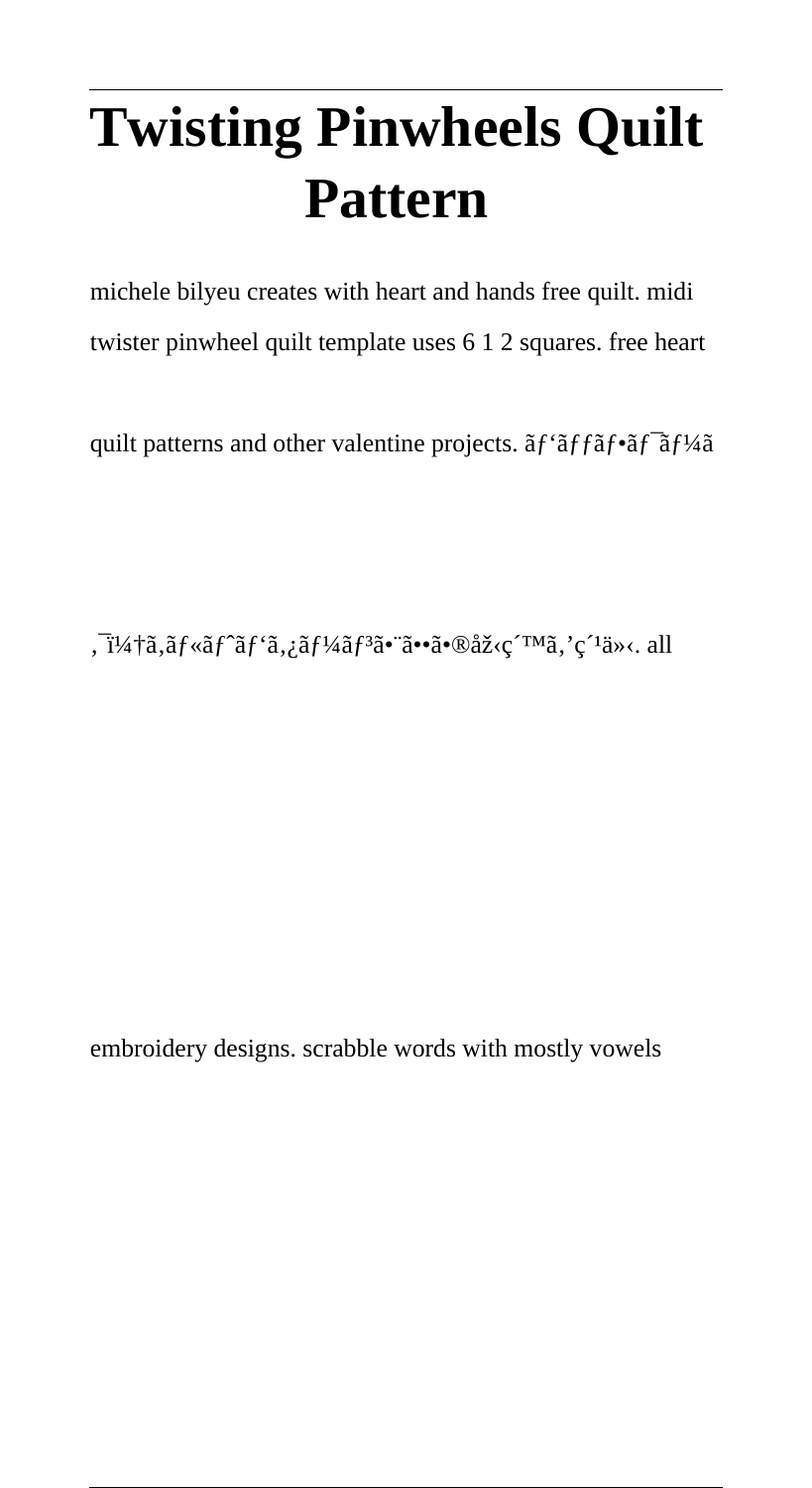patterns. circle skirt  $\hat{a} \in \hat{C}^*$  made everyday. alphabetized list page s z quilter s cache

### **michele bilyeu creates with heart and hands free quilt**

may 1st, 2018 - list begins with a few most often requested sizes and themes and then switches to the large alphabetized quilt block patterns i am slowly adding to each category so come back often''**MIDI TWISTER PINWHEEL QUILT TEMPLATE USES 6 1 2 SQUARES**

AUGUST 30TH, 2013 - SHOP COUNTRY

SCHOOLHOUSE AT THE AMAZON ARTS CRAFTS

AMP SEWING STORE FREE SHIPPING ON ELIGIBLE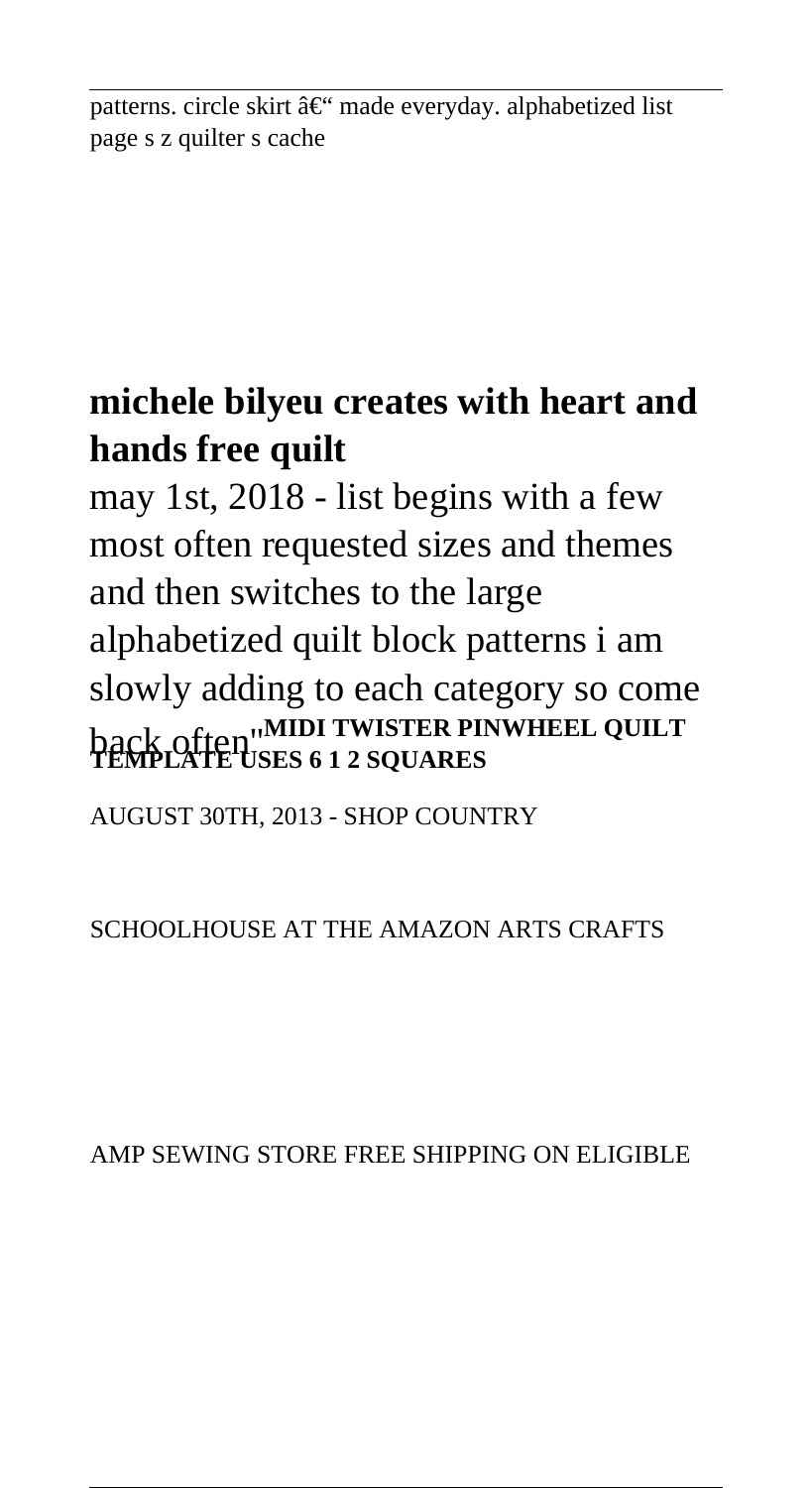### '**FREE HEART QUILT PATTERNS AND OTHER VALENTINE PROJECTS**

MAY 5TH, 2018 - MAKE A PLEDGE TO YOURSELF AND TO THOSE YOU LOVE THIS MONTH TAKE GOOD CARE OF YOUR OWN HEART WITH HEALTHY HABITS AND A GOOD AND ACTIVE LIFE AND MAKE A COMFORT QUILT A HEART SHAPED COMFORT PILLOW OR SOME OTHER LOVELY LITTLE HEART FILLED GIFT OF COMFORT TO ANOTHER ONE FOR YOU ONE FOR A BELOVED AND ONE FOR SOMEONE YOU MAY NEVER MEET BUT' 'ãf'ãffãf•ãf<sup>-</sup>ãf¼ã, &ã,ãf«ãf^ãf'ã,¿ ãf<sup>1</sup>/<sub>4</sub>ãf<sup>3</sup>ã• ã••ã•®åž<c ´™ã,'c ´1ä»< MAY 4TH,  $2018$  - PDF $\tilde{a}f \cdot \tilde{a}$ ,  $\tilde{a} \times \tilde{a}f \cdot \tilde{a}$ ,  $\tilde{a}$ •"覧㕫㕪ã, ‹ã•«ã•¬ï¼ŒACROBAT READERã•Œå¿ è¦•ã•§ã•™ å ˆäººã•Ÿã•¡ã  $\bullet$ Ώ $\epsilon$ fã $\bullet$ °ã $\bullet$ Ÿã $f$ °ã $f$ ©ã $f$ ‡ã,£ã, $\cdot$ ã $f$ §ã $f$ Šã $f$ «  $\tilde{a}f' \tilde{a}, i \tilde{a}f^{1/4} \tilde{a}f^{3}i^{1/4} \tilde{Z}$   $\tilde{a} \cdot \tilde{a}, \tilde{C}$ ,  $\tilde{a}f' \tilde{a}f^{3} \tilde{a}f' \tilde{a} \cdot \tilde{C}$  $x^{-\circ}$ ã $\bullet$ —ã $\bullet$ "ã $f'$ ã, ¿ã $f'$ ¼ã $f$ <sup>3</sup>ã, 'è $\epsilon$ fã $\bullet$ °ã, ‹ã $\bullet$ ®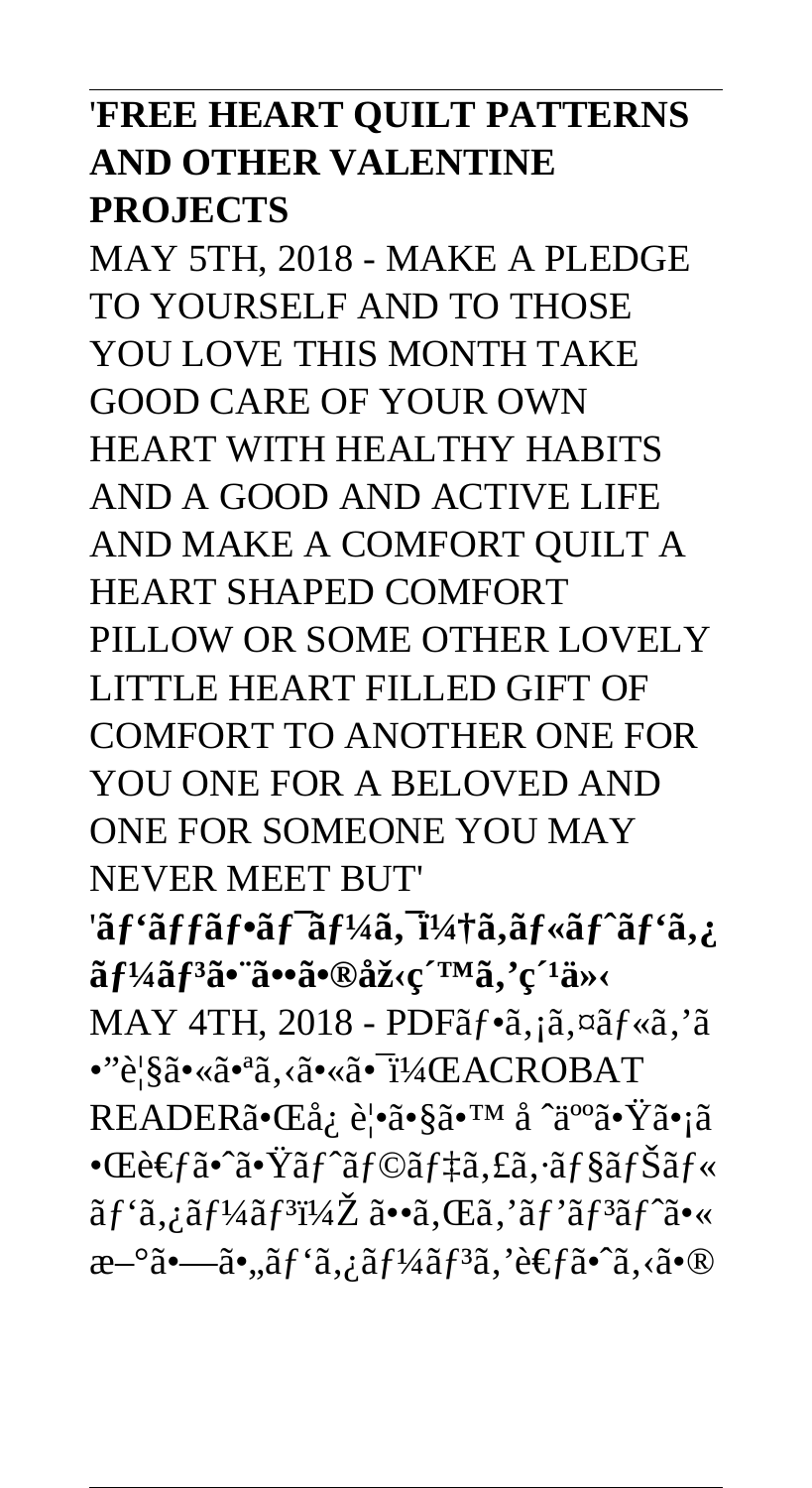$a_{\lambda}$ ,  $x_{\lambda}^{H/2}a_{\lambda}$ •... $a_{\lambda}^{H/2}a_{\lambda}^{H/2}a_{\lambda}^{H/2}a_{\lambda}^{H/2}a_{\lambda}^{H/2}a_{\lambda}^{H/2}a_{\lambda}^{H/2}a_{\lambda}^{H/2}a_{\lambda}^{H/2}a_{\lambda}^{H/2}a_{\lambda}^{H/2}a_{\lambda}^{H/2}a_{\lambda}^{H/2}a_{\lambda}^{H/2}a_{\lambda}^{H/2}a_{\lambda}^{H/2}a_{\lambda}^{H/2}a_{\lambda}^{H/2}a_{\lambda}^{H/2}$ *EMBROIDERY DESIGNS MAY 1ST, 2018 - EMBROIDERY DESIGNS BY BULLARD DESIGNS THIS PAGE CONTAINS ALL OF OUR DESIGNS SO IT IS A VERY LONG PAGE BECAUSE OF THAT WE NOW HAVE OUR DESIGNS DIVIDED INTO CATEGORIES SHOWN IN THE LEFT MENU*'

#### '**Scrabble words with mostly vowels Answers com**

April 22nd, 2018 - All of the normal vowels are worth one

point but y is worth four'

## '**BLOCKS BY SIZE C 12 MARCIA HOHN S FREE QUILT PATTERNS** MAY 5TH, 2018 - WHAT ARE THE PINS YOU ASK I AM STARTING TO RATE THESE PATTERNS AS TO THEIR LEVEL OF EASE THIS AT THE SUGGESTION OF A FELLOW QUILTER'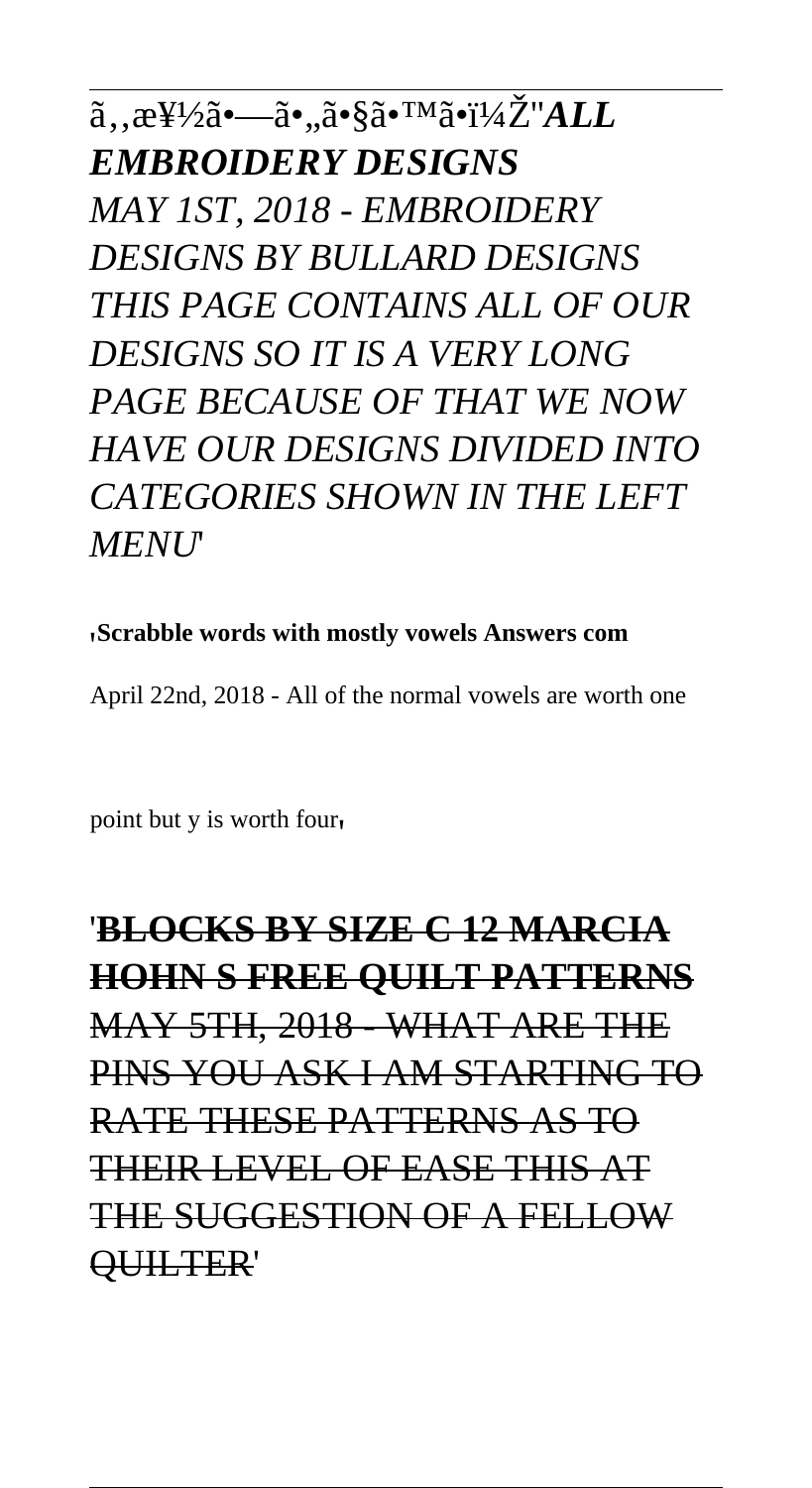### '*CIRCLE SKIRT ô€" MADE EVERYDAY*

*MAY 4TH, 2018 - NOW YOU HAVE A DONUT OR AT LEAST 1 4 OF IT CUT OFF THE CENTER CIRCLE AND YOUR PATTERN IS READY LETAEIMS CUT THE FABRIC… FOLD YOUR FABRIC IN 4THS SO YOU HAVE A RIGHT ANGLED CORNER TO WORK WITH*'

### '**Alphabetized List Page S Z Quilter S Cache**

April 30th, 2018 - Use Your BROWSER S BACK BUTTON

To Get Back To This List NOT The Buttons At The Bottom

Of Each Pattern Page Have Fun O Stars Are On Original